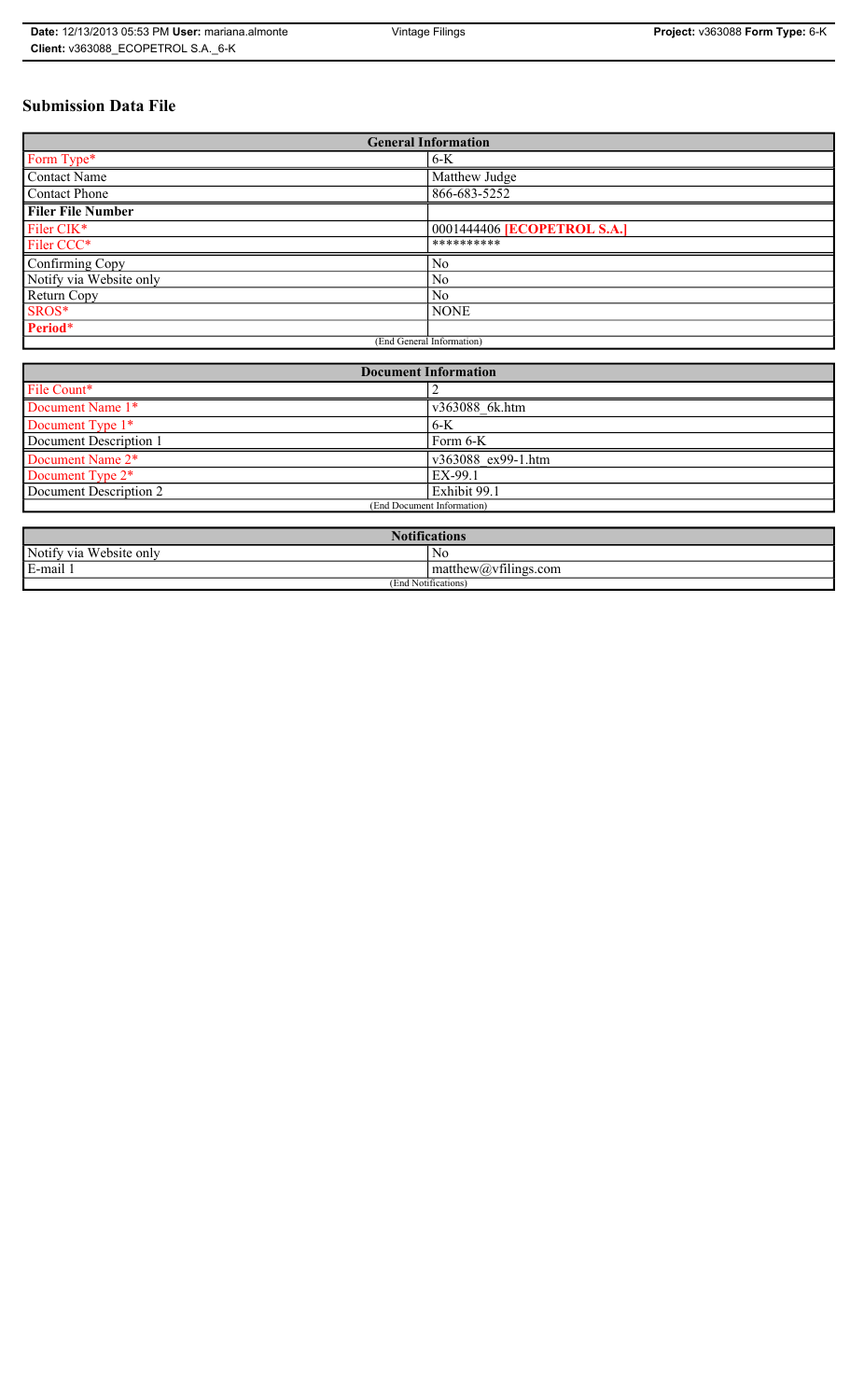### **SECURITIES AND EXCHANGE COMMISSION Washington, D.C. 20549**

### **FORM 6-K REPORT OF FOREIGN PRIVATE ISSUER PURSUANT TO RULE 13a-16 OR 15d-16 OF THE SECURITIES EXCHANGE ACT OF 1934**

December, 2013

Commission File Number: 333-153452

**ECOPETROL S.A.**

*(Exact name of registrant as specified in its Charter)*

Carrera 7 No. 37 – 69 BOGOTA – COLOMBIA *(Address of registrant's principal executive offices)*

Indicate by check mark whether the registrant files or will file annual reports under cover Form 20-F or Form 40-F.

Form 20-F  $\boxtimes$  Form 40-F  $\Box$ 

Indicate by check mark if the registrant is submitting the Form 6-K in paper as permitted by Regulation S-T Rule 101(b)(1):

 $Yes$   $\Box$  No  $X$ 

Indicate by check mark if the registrant is submitting the Form 6-K in paper as permitted by Regulation S-T Rule 101(b)(7):

 $Yes$   $\Box$  No  $X$ 

Indicate by check mark whether by furnishing the information contained in this Form, the registrant is also thereby furnishing the information to the Commission pursuant to Rule 12g3-2(b) under the Securities Exchange Act of 1934.

 $Yes$   $\Box$  No  $X$ 

If "Yes" is marked, indicate below the file number assigned to the registrant in connection with Rule 12g3-2(b): 82- N/A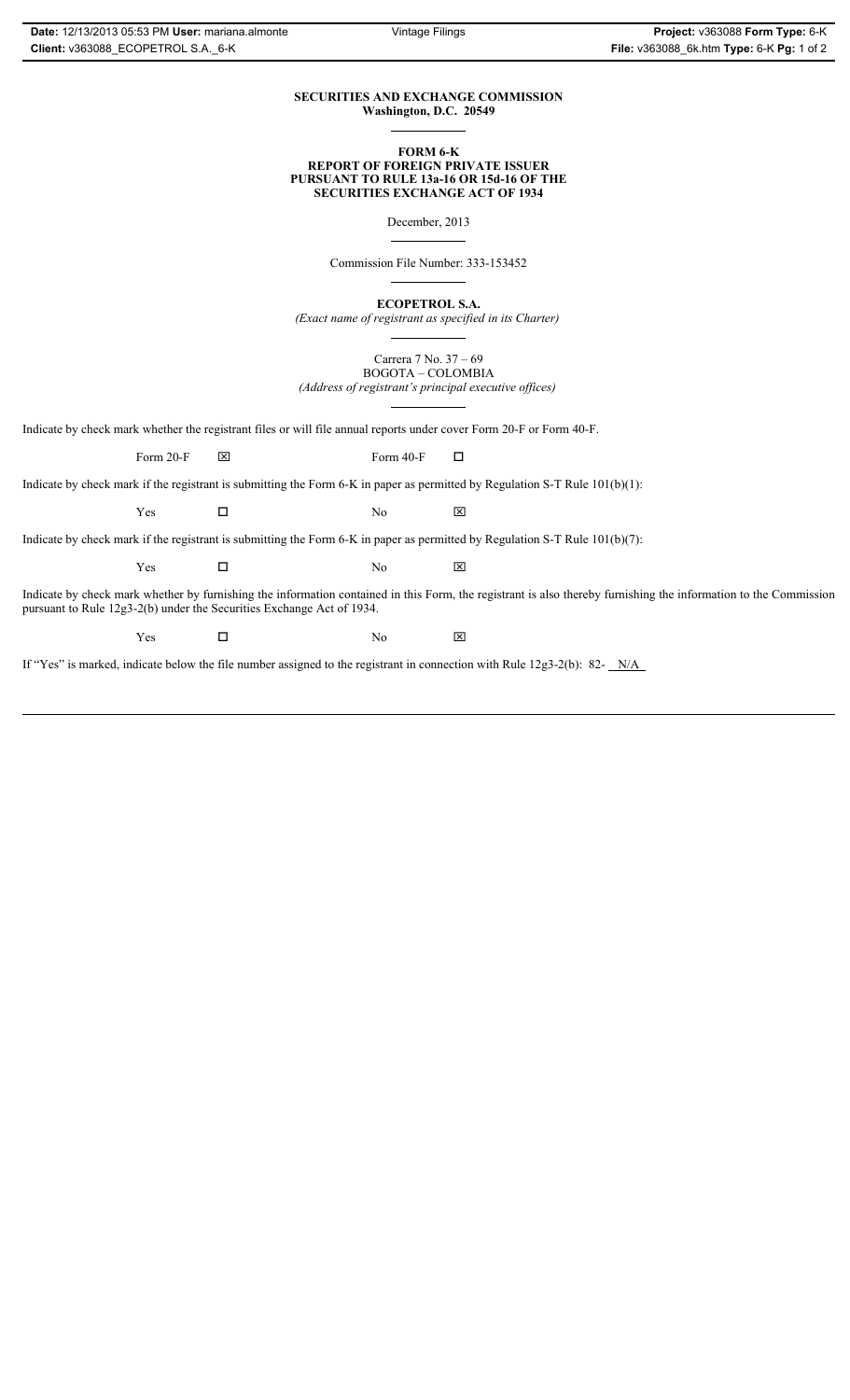## **SIGNATURE**

Pursuant to the requirements of the Securities Exchange Act of 1934, the Registrant has duly caused this report to be signed on its behalf by the undersigned, thereto duly authorized.

Date: December 13, 2013

Ecopetrol S.A.

By: /s/ Magda Manosalva Name: Magda Manosalva Title: Chief Financial Officer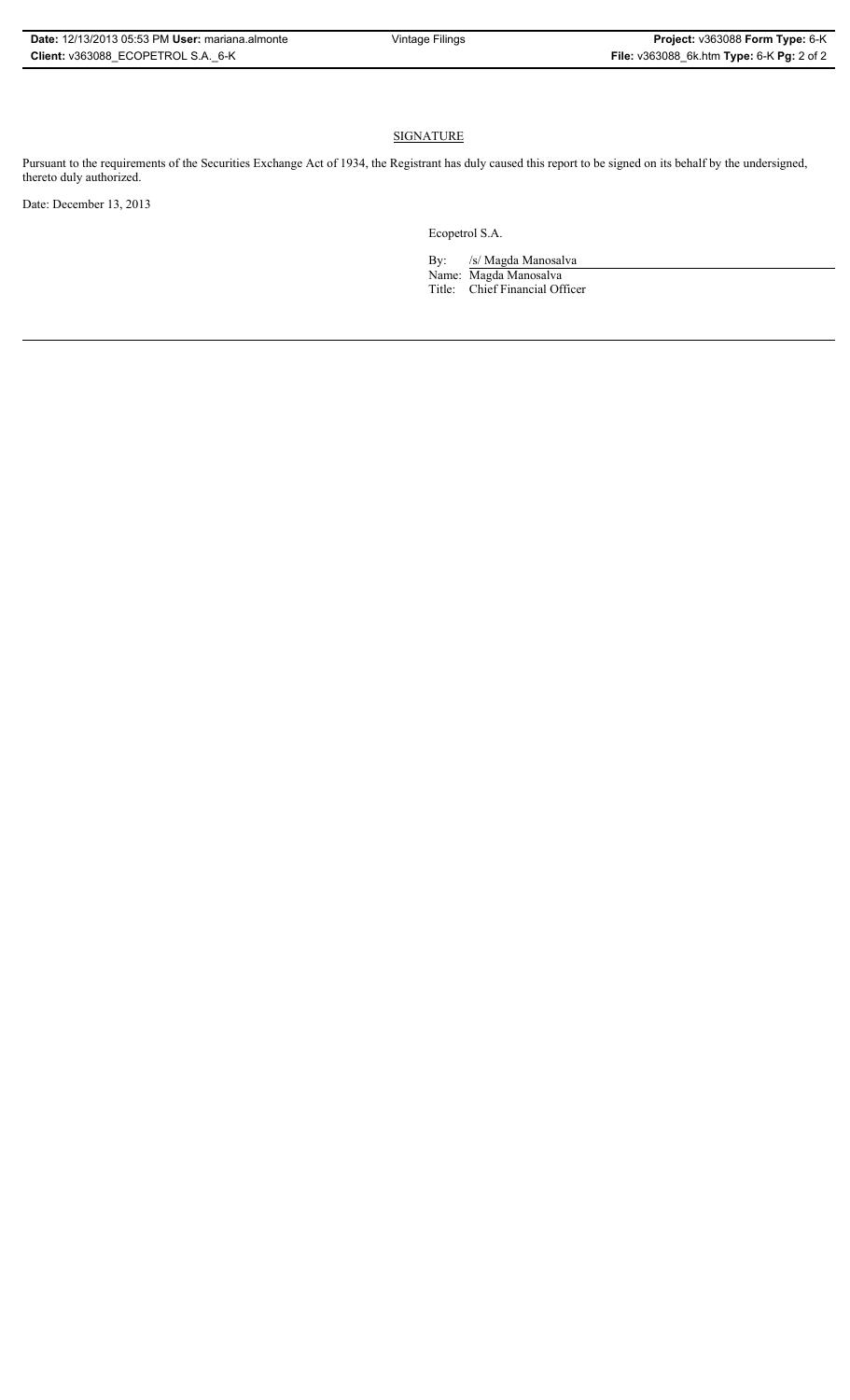| <b>Date: 12/13/2013 05:53 PM User: mariana.almonte</b> | Vintage Filings | <b>Project: <math>v363088</math> Form Type: <math>6-K</math></b>         |
|--------------------------------------------------------|-----------------|--------------------------------------------------------------------------|
| Client: v363088 ECOPETROL S.A. 6-K                     |                 | <b>File:</b> $v363088$ ex99-1.htm <b>Type:</b> EX-99.1 <b>Pg:</b> 1 of 5 |

### **Ecopetrol announces a US\$10,595 million Capex budget for 2014**

- x **61% of the investment corresponds to Ecopetrol S.A.'s projects and 39% to affiliates' and subsidiaries' projects.**
- **95% of the total investment will be allocated in Colombia.**
- x **65% of total investments will be allocated to exploration and production.**

Ecopetrol S.A. (BVC: ECOPETROL; NYSE: EC; TSX: ECP) announces that its Board of Directors has approved the Capex budget for 2014. The approved investments total US\$10,595 million, of which US\$6,463 million will be directed to Ecopetrol S.A.'s projects and US\$4,132 million to affiliates' and subsidiaries' projects (of which US\$1,908 million will be funded by Ecopetrol S.A.).

The following chart summarizes the Capex:

### **Ecopetrol's and Affiliate's Capex Budget for 2014**

| Figures in US\$ million     |                |                                              |              |  |
|-----------------------------|----------------|----------------------------------------------|--------------|--|
|                             | Ecopetrol S.A. | <b>Affiliates and</b><br><b>Subsidiaries</b> | <b>TOTAL</b> |  |
| Exploration                 | 928            | 632                                          | 1,560        |  |
| Production                  | 4,646          | 392                                          | 5,038        |  |
| Unconventional Hydrocarbons | 240            |                                              | 240          |  |
| Transport                   |                | 1,344                                        | 1,344        |  |
| Refining and Petrochemicals | 339            | 1,765                                        | 2,103        |  |
| Other                       | 309            |                                              | 309          |  |
| Total                       | 6,463          | 4.132                                        | 10,595       |  |

The following is a description of the main projects that Ecopetrol S.A. plans to carry out in 2014 in its different business segments:

### **Exploration (US\$928 million)**

In 2014, Ecopetrol S.A. plans to drill 20 exploratory wells, 6 appraisal wells and 8 stratigraphic wells in Colombia. Of the exploratory wells, 13 are expected to be drilled in the area of Llanos (Meta and Arauca provinces), 2 wells in the Caribbean offshore, 2 wells in the southern region (Huila province) and 3 wells in the northern region (Cesar, Antioquia and Norte de Santander provinces).

1

Exploratory activity includes acquisition of seismic programs for 8,460 kilometers equivalent, geology and geophysical studies, regional studies and others associated with project viability of US\$400 million.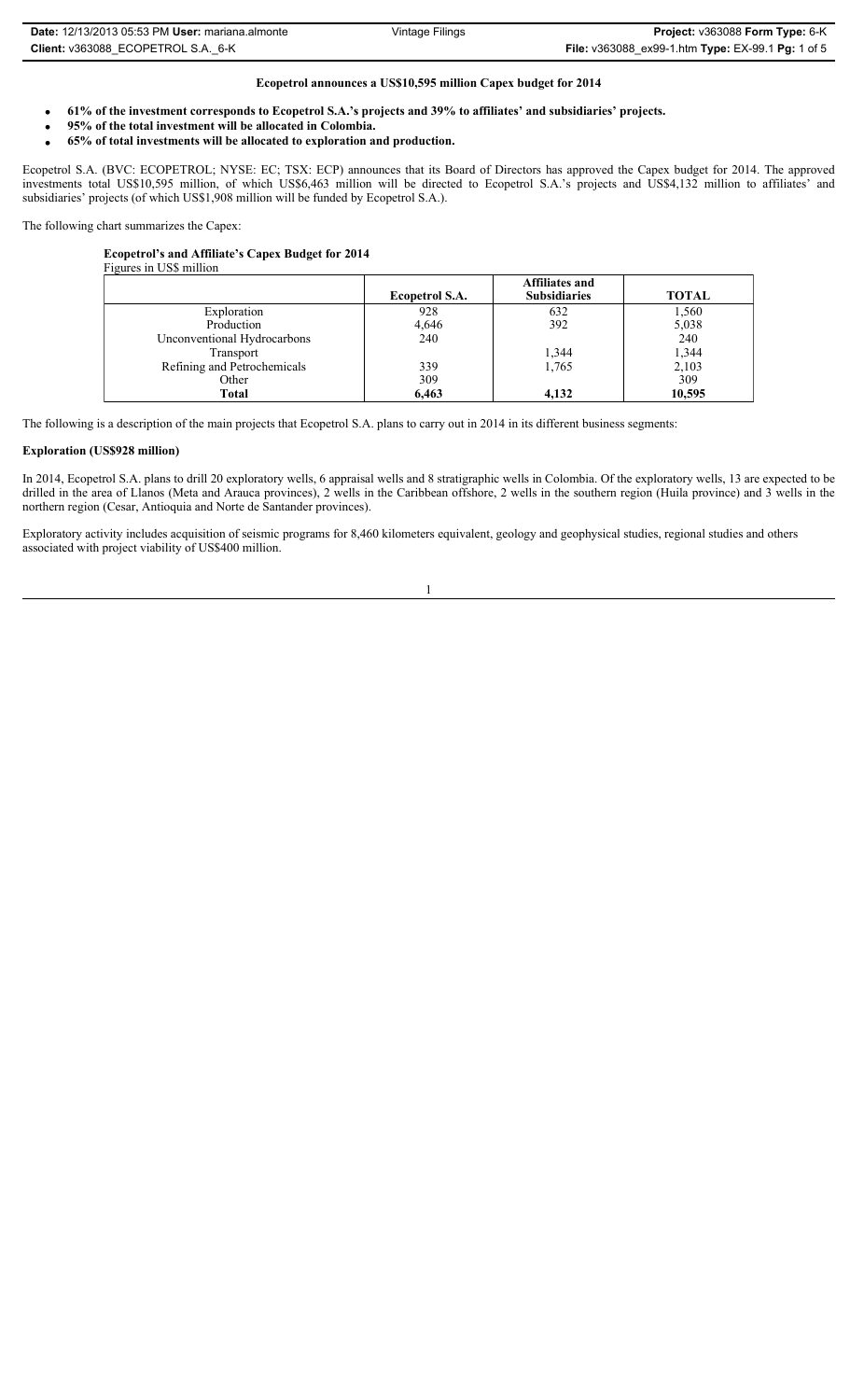The initiative for development of nonconventional resources (shale oil/gas) is expected to continue in Ecopetrol's blocks in Middle Magdalena and Catatumbo, with activities involving the drilling of 9 stratigraphic wells, 3 exploratory wells, and 3 productivity and study pilots.

### **Production (US\$4,464 million)**

The 2014 Capex is targeted to keep increasing crude oil and gas production, which is expected to reach 770 thousand barrels on average a day of oil equivalent (mboed) for Ecopetrol S.A. alone, while the average estimated production for the Ecopetrol Group, including its participation in affiliates and subsidiaries, is estimated at 819 thousand barrels of oil equivalent per day in 2014.

The highest percentage of the Capex will be allocated primarily in projects in Llanos (64%), Orinoquía (11%) and Middle Magdalena (17%). The fields Castilla, Chichimene, Rubiales, Quifa, Caracara, Provincia, Casabe, Tibú, La Cira Infantas and Yariguí should continue to be developed, among others. Development of new fields such as Caño Sur and Akacías is expected to begin, following the recent confirmation of their commercial viability.

As far as studies, it is expected that US\$335 million will be invested in air and water injection pilot projects, tertiary recovery and acquisition of information.

#### **Downstream (US\$339 million)**

The totality of the Capex in this business segment will be allocated to the modernization project of the Barrancabermeja-PMRB (26%) refinery, Barrancabermeja's Utilities Master Plan (21%), and the completion of projects underway such as Consolidated Operational Control and Expansion of Asphalt Production Capacity (1%). Investments are also expected to be allotted to the continuation of the current operation and development of studies (51%).

#### **Other investments (US\$309 million)**

In addition to investments in the various business areas, funds are also expected to be allocated to research and development at the Colombian Petroleum Institute (*Instituto Colombiano del Petróleo* – ICP) and for IT. Initiatives are expected to continue to be developed in connection with technological infrastructure modernization in the Shared Services Centre, in HSE and sustainability, and process management (design and implementation).

#### **Acquisitions**

The approved budget for 2014 does not include potential acquisitions. Should they be included, they would be analyzed and approved on an individual basis by the Board of Directors.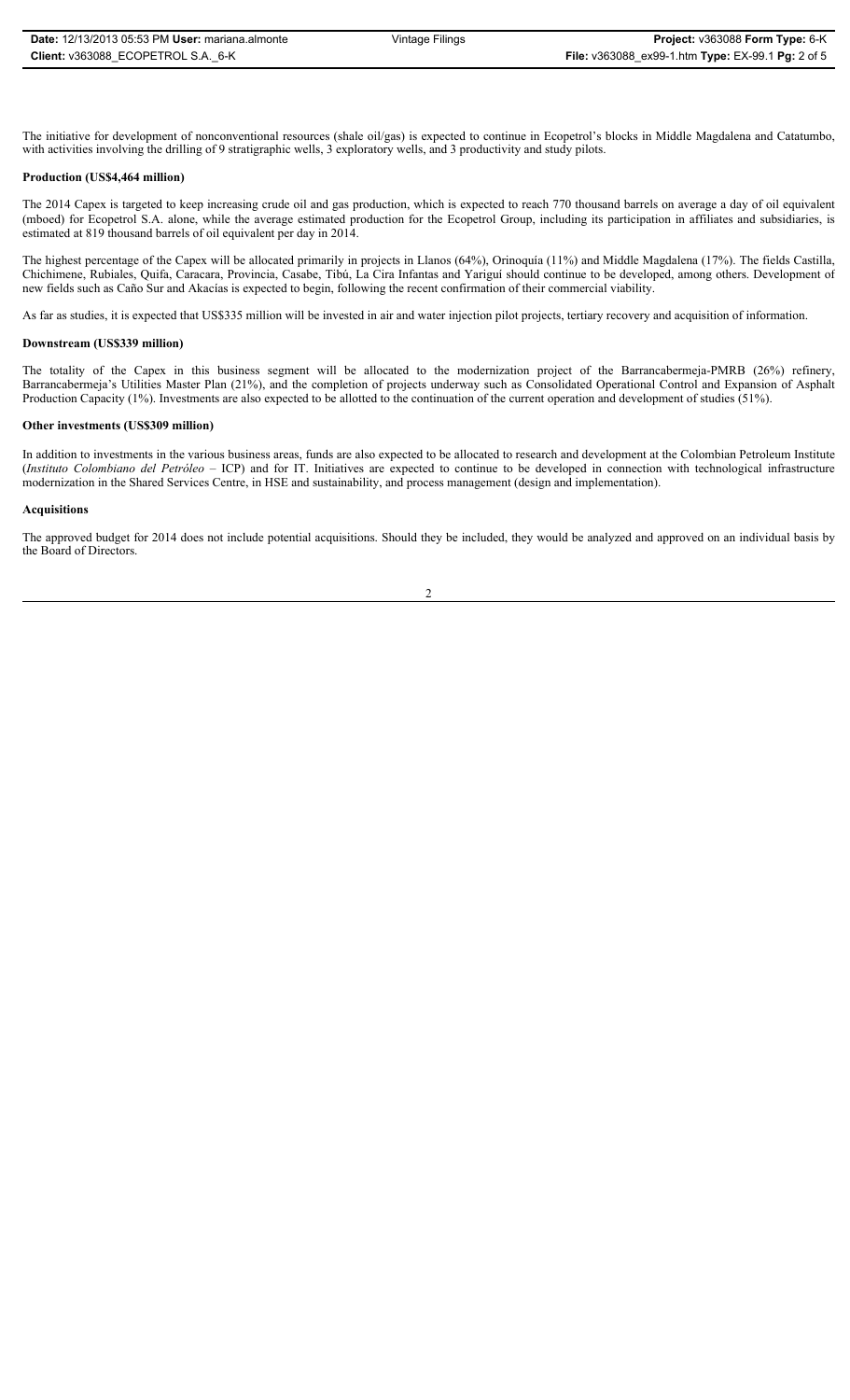### *II. Capex budget of Ecopetrol's affiliates and subsidiaries (US\$4,132 million)*

The following chart shows the breakdown of capex in affiliates and subsidiaries:

| Ecopetrol's Affiliates' and Subsidiaries' Capex Budget for 2014* |                                             |                  |            |                                        |       |
|------------------------------------------------------------------|---------------------------------------------|------------------|------------|----------------------------------------|-------|
| <b>Figures in US\$ million</b>                                   |                                             |                  |            |                                        |       |
|                                                                  |                                             |                  |            |                                        |       |
| <b>Upstream</b>                                                  |                                             | <b>Midstream</b> |            | Downstream                             |       |
|                                                                  |                                             |                  |            | (Refining, petrochemicals, trading and |       |
|                                                                  | (Exploration and Production)<br>(Transport) |                  |            | biofuels)                              |       |
|                                                                  |                                             |                  |            |                                        | Capex |
|                                                                  | Capex 2014                                  |                  | Capex 2014 |                                        | 2014  |
| Company                                                          |                                             | Company          |            | Company                                |       |
|                                                                  |                                             | Oleoducto        |            |                                        |       |
| Ecopetrol América                                                | 470                                         | Bicentenario     | 138        | Reficar                                | 1,633 |
| Savia                                                            | 54                                          | ODL              | 11         | Bioenergy                              | 105   |
| Hocol                                                            | 318                                         | Ocensa           | 189        | Propilco                               | 15    |
| Ecopetrol Brasil                                                 | 37                                          | <b>ODC</b>       | 6          | Ecodiesel                              | 11    |
| Ecopetrol Perú                                                   |                                             | Cenit            | 999        | Louisiana                              |       |
| Equión                                                           | 144                                         |                  |            |                                        |       |
| <b>Subtotal</b>                                                  |                                             | <b>Subtotal</b>  |            | <b>Subtotal</b>                        |       |
| Upstream $(A)$                                                   | 1,023                                       | Midstream (B)    | 1,344      | Downstream (C)                         | 1,765 |
|                                                                  |                                             |                  |            |                                        |       |

## **Total A + B + C 4,132**

\*Investment proportionate to Ecopetrol S.A.'s participation in each company and does not include partner contributions.

The funds for the Capex budget in affiliates and subsidiaries are expected to come from Ecopetrol S.A. (US\$1,908 million) and its affiliates' own sources and financing (US\$2,224 million), for a total affiliates' Capex of US\$4,132 million.

The following is a description of activities and projects:

### **Exploration (US\$632 million)**

In 2014, 5 international exploratory wells are planned to be drilled along the coast of the Gulf of Mexico (U.S.). The drilling goal is consistent with the strategy of focusing on prospects with the greatest potential and value for the company.

In Colombia, Ecopetrol's subsidiary Hocol plans to drill 5 exploratory wells and Equión plans to drill 1 exploratory well.

3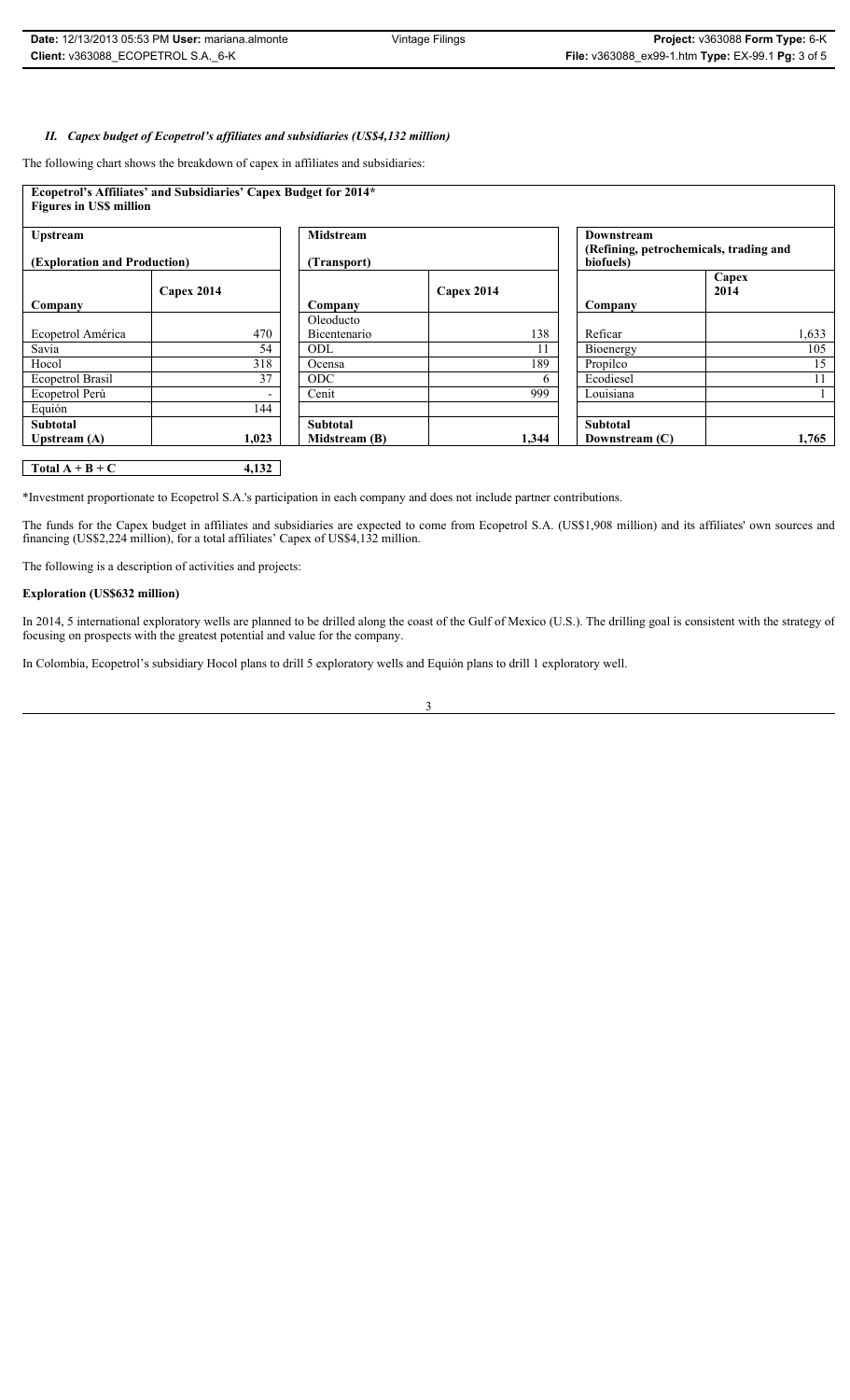### **Production (US\$392 million)**

Affiliates and subsidiaries are expected to produce a total of 49 mboed, of which 47% are expected to come from operations in Colombia and 53% from international operations.

#### **Downstream ( US\$1,764 million)**

Investments in this business segment will be allocated mainly to Expansion and Modernization Project of the Cartagena Refinery (US\$1,633 million), and the continuation of investments in Propilco, Bioenergy and Ecodiesel.

### **Transport (US\$1,344 million)**

Capex in this segment is expected to increase the crude transportation capacity of the main oil pipelines by 40 mboed in 2014 and by 135 mboed by 2015. As to multipurpose pipeline systems, the increase is expected to be 70 mboed by 2014 and 34 mboed by 2015. The capacity of unload facilities is expected to increase by 26 mboed by 2014. Capex will be allocated in crude and product storage systems and in additional capacities of secondary lines.

#### *III. Sources of funds*

The financing needs of the Capex budget will depend on price performance, Ecopetrol S.A.'s cash generation, market conditions and the continued execution of the budget in the various businesses segments, as well as on eventual acquisitions.

The company has indebtedness capacity, an investment grade rating and access to the fixed income and stock markets, both in Colombia and abroad, to obtain funds from different sources.

#### **Bogotá, December 13, 2013**